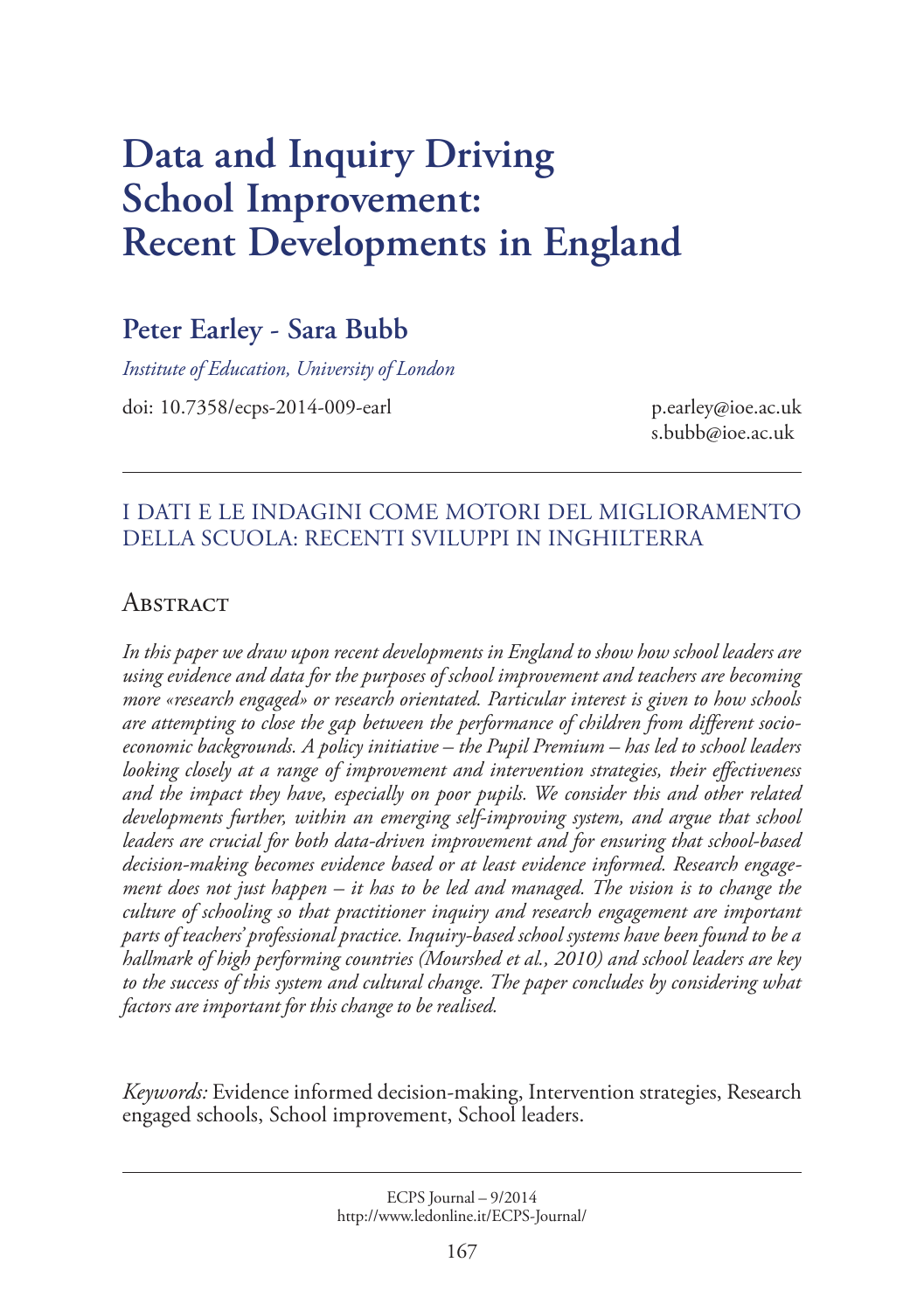Countries around the world are working hard to improve the education of their children and young people. The United Kingdom spends more per head on education than the OECD average, however that is not reflected in its performance. A report by the Organisation for Economic Co-operation and Development (OECD, 2014) analysed the maths results and background of more than half a million 15-year-olds who took part in the 2012 *Programme for International Student Assessment* (PISA) study. UK students whose parents work as professionals do not perform as well in mathematics as children of professionals in other countries – and nor do they perform as well as the children in Singapore, whose parents work in manual occupations, as seen in Figure 1. The children of parents with a «professional» job, such as doctor or lawyer, scored 525.94 points on average in the UK but 609.45 in Singapore and 656.06 in Shanghai. Children of parents with «elementary» occupations, such as cleaners and catering assistants, scored 460.61 points on average in the UK but 533.58 in Singapore and 568.9 in Shanghai. The gap in attainment between pupils has been described as England's long tail of underachievement. Other countries do not have such a gap: Finland and Japan achieve high levels of performance by ensuring that the children of parents who work in elementary occupations are given the same education opportunities and encouragement as the children of professionals.



*Figure 1. – Student performance in mathematics in Singapore and the United Kingdom, by parents' occupations (OECD, 2014, p. 4).*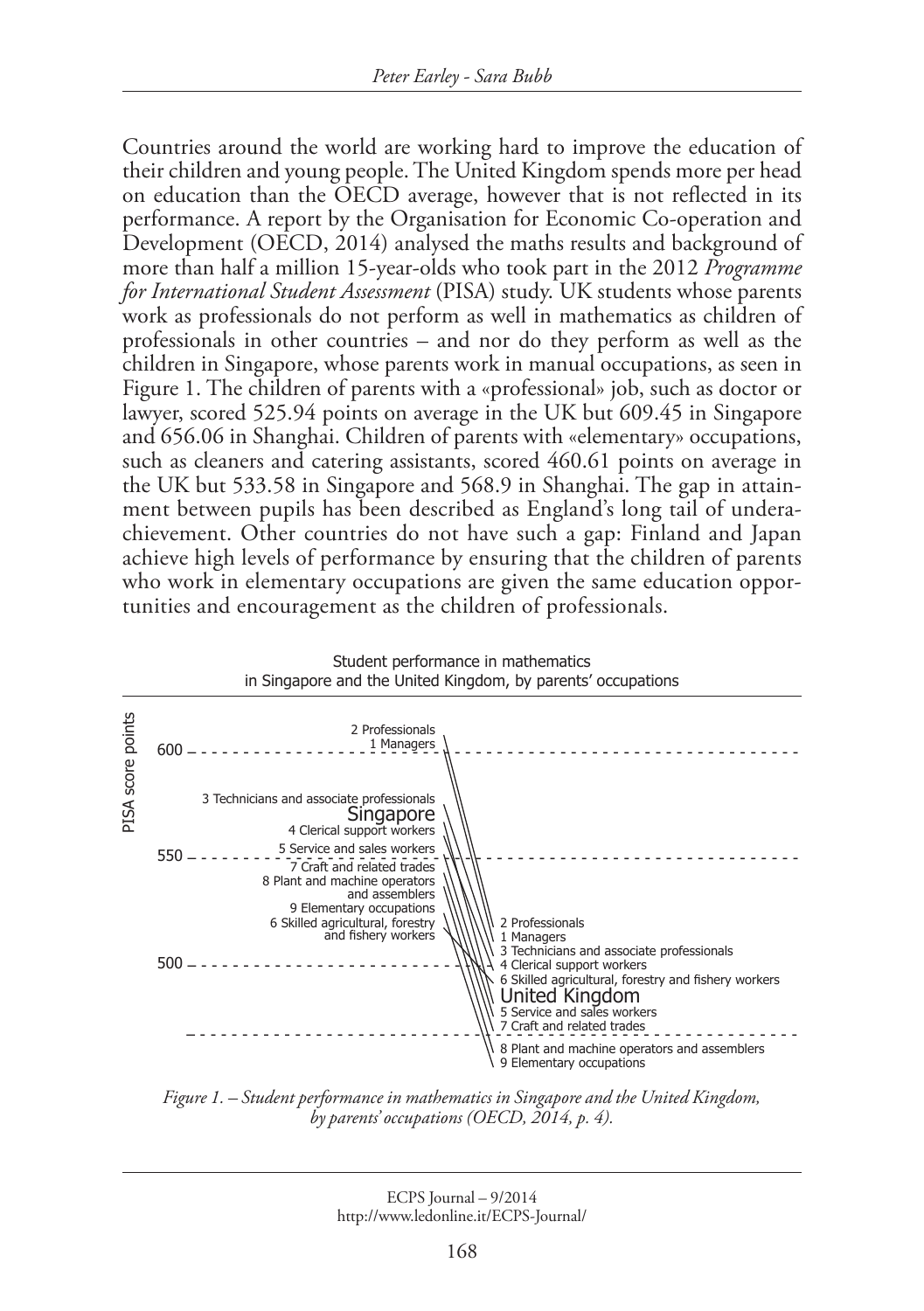#### 1. England's solution – the Pupil Premium

An educational initiative, the Pupil Premium, introduced by the government in 2011, gave schools in England additional resources (approx. 1000 Euros per pupil in 2014) to help narrow the attainment gap between children entitled to Free School Meals (FSM), which is a proxy for economic disadvantage, and the rest of the school student population. A condition of the additional funding for children with FSM entitlement was that schools were obliged to evaluate the impact of their use of Pupil Premium (PP) funds.

Schools must report annually on their website to parents and provide evidence of impact when the school is inspected by the national agency Office for Standards in Education (Ofsted). This policy initiative has led to school leaders looking closely at a range of improvement and intervention strategies, their effectiveness and the impact they have, especially on poor pupils.

#### 2. An evidence-informed profession

The introduction of the Pupil Premium resource to fund interventions has occurred at the same time as there has been a renewed interest in England in teaching becoming an evidence-informed profession. The notion of practitioner inquiry and research engagement has been exemplified with the introduction of further initiatives within schools to close the performance gap and to raise standards more generally.

Schools are being encouraged and funded to promote intervention strategies and to evaluate their impact. Schools in England are currently deploying a range of research and inquiry methods to collect both quantitative and qualitative data and making stronger links with universities. In this paper we consider these recent developments further, within an emerging self-improving system, and argue that school leaders are crucial for both data-driven improvement and ensuring that teaching (and leading) become evidence based or at least evidence informed.

Research engagement does not just happen – it has to be led and managed. The vision is to change the culture of schooling so that practitioner inquiry and research engagement are important parts of teachers' professional practice. Inquiry-based school systems have been found to be a hallmark of high performing countries (Mourshed *et al.*, 2010).

School leaders are key to the success of this system change and cultural change, and the paper concludes by considering what factors are important for this to be realised.

ECPS Journal – 9/2014 http://www.ledonline.it/ECPS-Journal/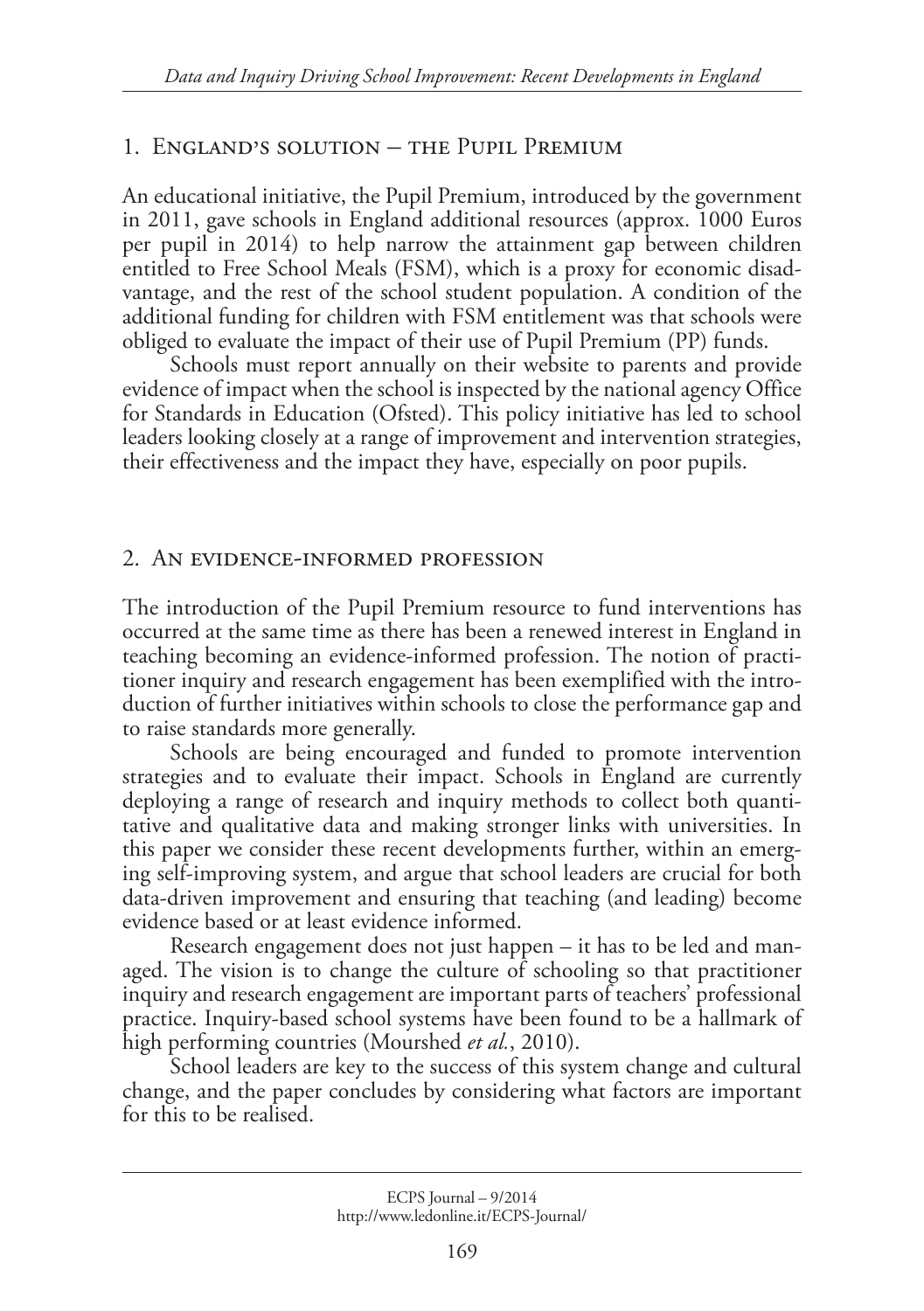#### 3. Towards a self-improving system: research engagement

Being engaged in research and inquiry is not a new phenomenon but it has re-entered the educational debate in a significant way in recent years. As Nelson and O'Beirne (2014) state in a recent review entitled *Using evidence in the classroom: What works and why?*, greater school autonomy has increased teachers' responsibility and accountability to find evidence about what works in improving educational outcomes.

In addition, in England the establishment of Teaching Schools (similar in concept to the more familiar notion of Teaching Hospitals), the introduction of the Pupil Premium and other related developments have led to a renewed interest in «research engagement» and the role of research in teacher education (BERA, 2014). In England, schools are awash with data and have been using it for self-evaluation and school improvement purposes for many years (Chapman & Earley, 2010; Kelly & Downey, 2011). School and pupil target-setting have become commonplace especially in relation to the key performance indicators by which schools are assessed. Schools' performance especially in relation to pupil attainment and their results in public tests and examinations, are reported annually in performance tables (commonly referred to as league tables) and along with regular external inspections, have become part of a high stakes education system with a strong accountability culture (Earley, 2013). Inserting a school's name and postcode into the Department for Education's website provides parents and others with a wealth of data about that school including financial expenditure and the average salary of its teachers.

Using such data is important for driving forward school improvement, especially in relation to attainment data and target-setting but information, data and evidence from research more generally is an important part of being a research learning community or a «research engaged school». Educational leaders can use data generated inside and outside the organisation (*e.g.* RaiseOnline, sent to schools annually from Ofsted, reports pupil attainment and compares this with schools of a similar type and nationally) but can also make use of data and research evidence to engage with and use the findings of externally generated research or to conduct site-based practitioner inquiry, drawing on the methodological approaches and findings of previous research. Staff need to be «research literate» in the sense of «knowing how to read and interpret findings from research and knowing how much weight to accord evidence from different sources» (BERA, 2014, p. 30).

All members of the school workforce can get involved in research and inquiry although it has to date, in England and elsewhere, been dominated by teachers. Schools and colleges that are inquiry-driven are often referred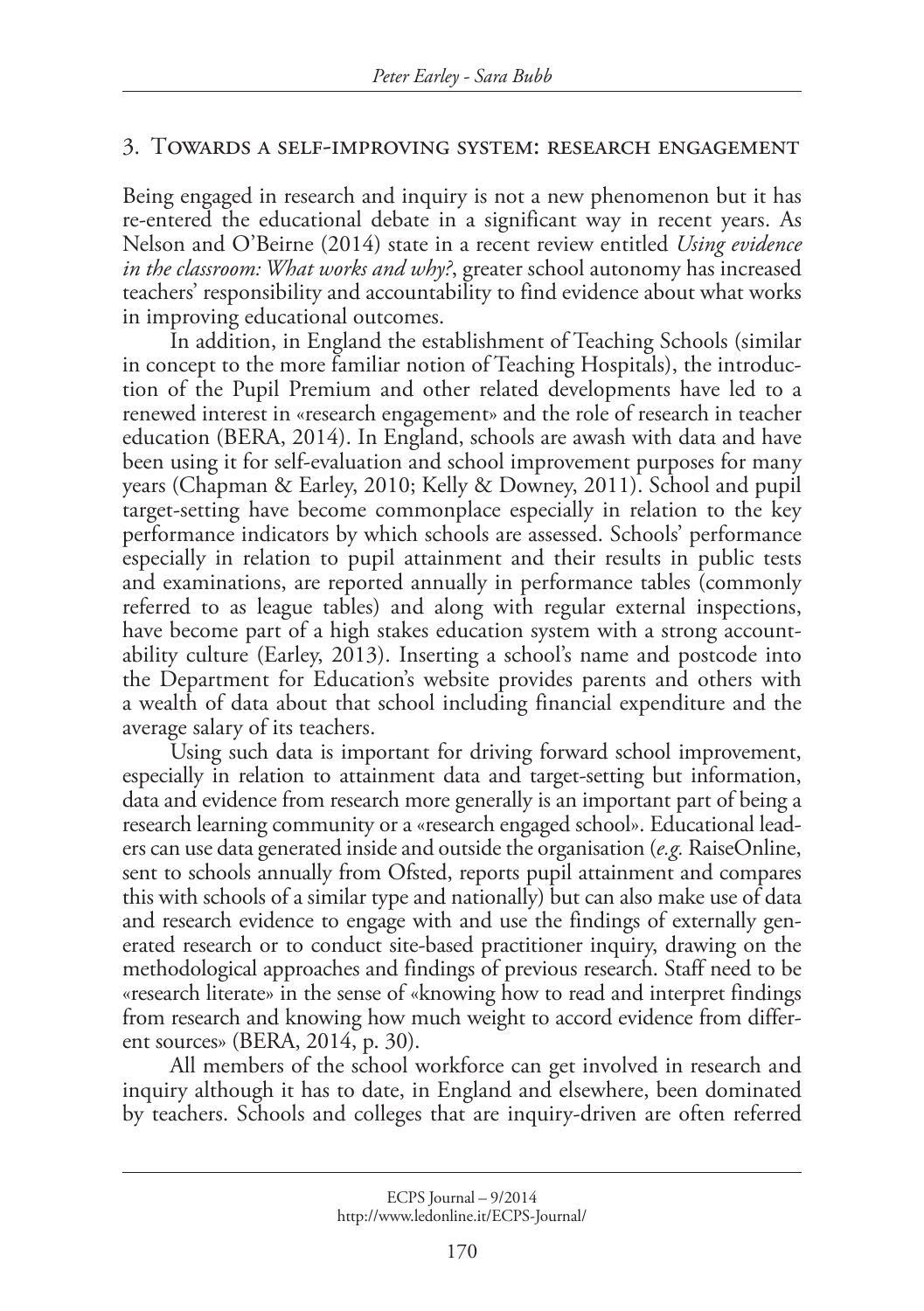to as «research-engaged», «self-evaluative», «reflective», «thinking», «learning organisations», professional learning communities, research learning communities or «learning-centred»*.* However, the involvement of teachers and schools in research and inquiry has not been unproblematic. For some it is seen as a laudable extra if the time can be found for it or an indulgence that can be ill afforded especially as its benefits are not clear cut or unequivocal. For others practitioner inquiry is a core feature of reflective practice and professional development making a clear contribution to improving the quality of learning and teaching. It is argued that it can be used to help raise standards and to narrow the attainment gap between the highest and lowest student performers.

For Nelson and O'Beirne (2014, p. vi) the case for teachers engaging with evidence «is that teaching practice and learner outcomes can potentially be enhanced by effective identification and application of the evidence around the most effective approaches to teaching and learning».

Godfrey (2014, p. x) sums up the benefits of research engagement well when he states it seeks: to promote a critical engagement with research (however defined) and one that acknowledges the role of teachers as professionals free to use their own judgement to interpret and incorporate research findings in the context of their practices (e.g. Saunders, 2004 and 2006). This stance towards research can be seen as an antidote to prescriptive, top-down approaches to evidence-based education, the latter relegating teachers to «implementers» rather than «enquirers». Teachers in such schools would be critical of received wisdom, to be sceptical of easy answers, to have a desire for evidence and to foster «aggressive curiosity». (Handscomb & MacBeath, 2003, p. 4)

Perhaps many teachers would not readily engage with the notion of being a «teacher-researcher» and so a more helpful term, which describes the skills that are part of good teaching, is the «teacher as inquirer». As Handscomb, a leading advocate of research engagement, notes:

This alludes to teachers who are keen to reflect upon and critique their practices. They make good use of research and evidence to stimulate new ways of thinking and to try out new ideas, and then systematically to evaluate the impact of any subsequent change they have brought about. (Handscomb, 2007, p. 85)

For Handscomb (2007) there are two views on evidence-informed practice. One view is of the individual teacher reflecting on classroom practice and sharing this with colleagues, in contrast to larger-scale more systematic inquiry. Another view is that these are two ends of a continuum in which «evidence-informed practice» merges into «research». There are tensions between academic research and teachers pursuing research as part of their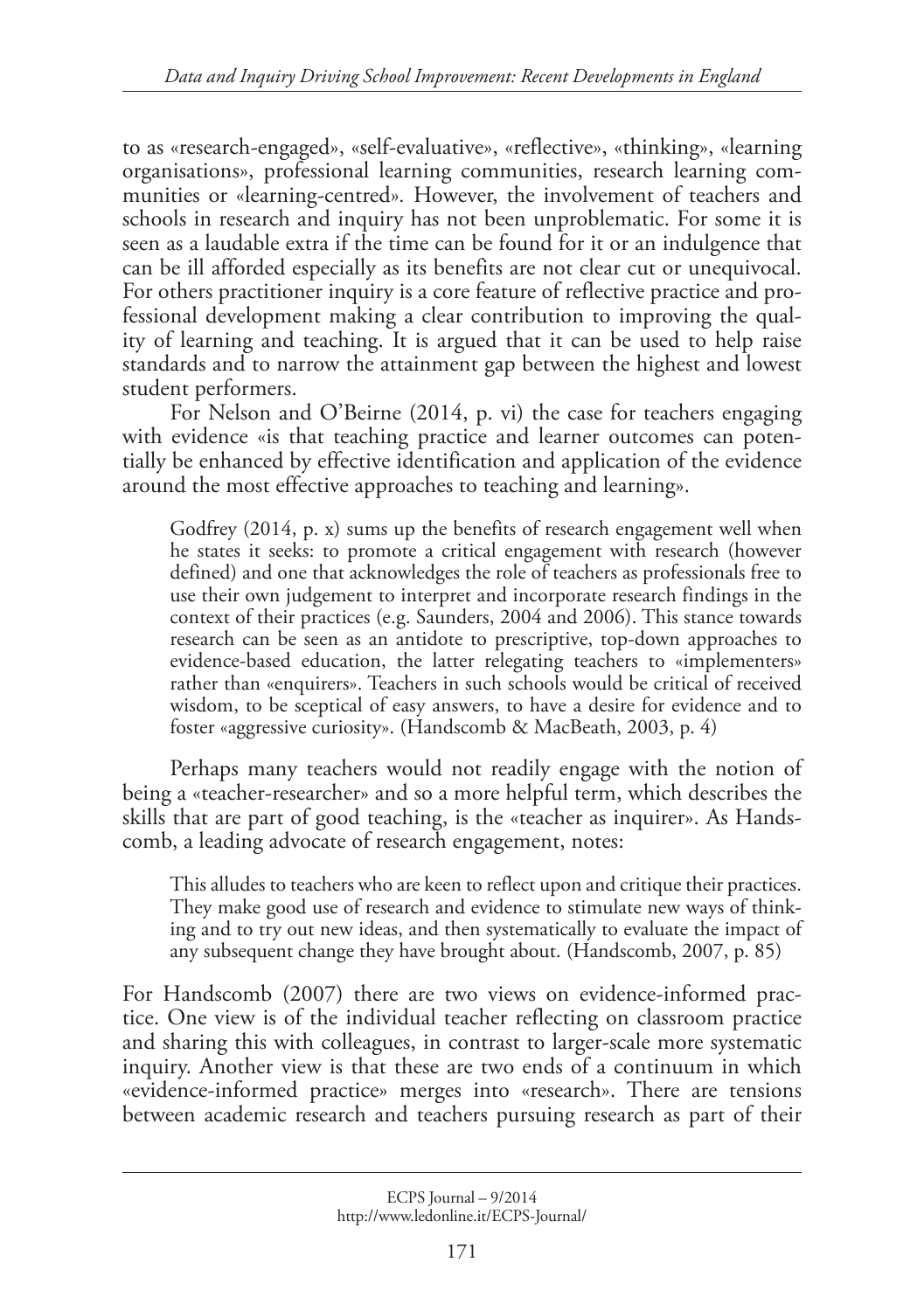professional learning and practice. Many have become convinced of the potential of practitioner research to transform the classroom and the teacher (Handscomb, 2007, p. 86).

For Handscomb and MacBeath (2004, p. x) «School-based enquiry and research are now being seen to make an important contribution to self-evaluation, improvement, and the professional learning of staff». Many teachers, they claim, are keen to reflect upon their work, explore different approaches, and try out new things in the classroom. Research activity provides the opportunity to support teacher inquiry and make it more systematic. The benefits of school-based inquiry are that it «helps staff to get together and reflect on pedagogy, assessment, curriculum and school leadership». Becoming engaged in research «can inspire curiosity, interest and professional discussion among the staff» (GTC $(E)$ , 2006, p. x).

The research engaged school has a research-rich pedagogy, a research orientation, it promotes research communities and it puts research at the heart of school policy and practice (Handscomb, 2007). It helps inform decision-making processes. Such schools make use of the research of others, they do research themselves and they are often part of the research of others. For Dyson, «all teachers should have an entitlement to research thinking in order to develop their role as critical users of research. All schools and colleagues should have an entitlement and perhaps a responsibility, to participate in a relevant research partnership for appropriate periods» (NERF, 2001).

Research engaged schools investigate key issues in teaching and learning, they use inquiry for staff development, turn data and experience into knowledge, use evidence for decision-making and promote learning communities (GTC(E), 2006). Inquiry can help develop staffs' professional judgement and expertise because engaging in research is a professional development activity. «It involves reflecting on your own practice, gaining new insights and making changes as a result» (*ibid.*). It requires a commitment to investigate and reflect on one's own practice.

Research learning communities and research engaged schools aim to align practice more closely with research, to use research to inform decisionmaking at every level, welcome being the subject of research by outside organisations, they encourage research and inquiry and have «an outward looking orientation» (Wilkins, 2011), including research based links with other schools and universities.

The importance of research and inquiry links closely with the notion of a self-improving system where school improvement rests with schools themselves. Schools and teachers are seen as learning best from one another and Teaching Schools with alliance partners are seen as leading the way (DfE, 2010). Government plans to raise standards and improve the quality of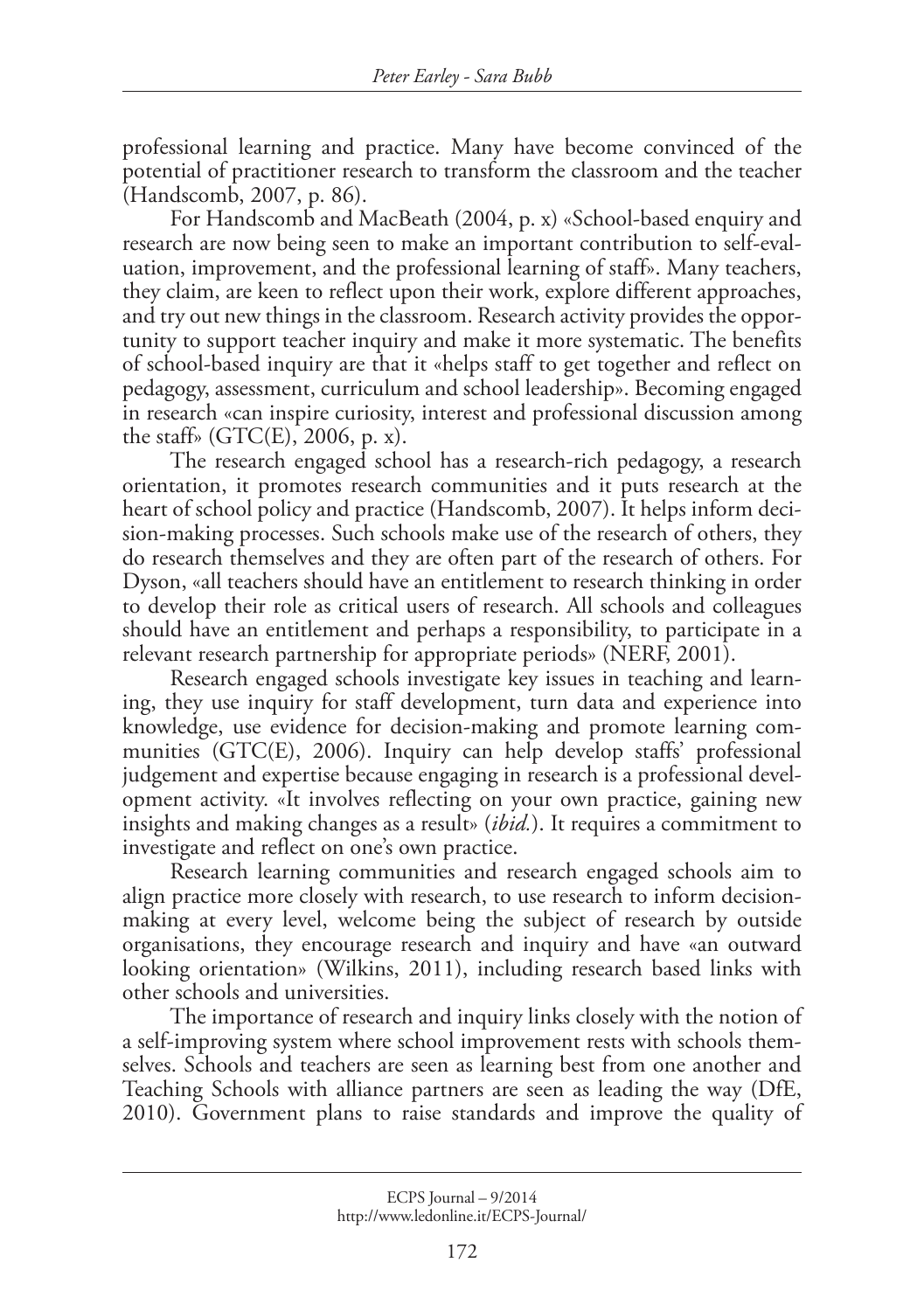teachers and school leadership through school-to-school support and peerto-peer learning is referred to as a «self-improving system». A new national network of Teaching Schools, modelled on teaching hospitals, is being created, which gives outstanding schools (as judged by external inspection) the role of leading professional development and contributing to the raising of standards through school-to-school support.

This de-centralised system of a national network of Teaching Schools and Alliances also has a research and development role which includes a National Research and Development (R&D) Network which seeks to support R&D activities, working with universities and in regional and national networks to share expertise, disseminate what works and learn from and with each other. These national developments have occurred at the same time that greater importance has been given to evidence-based practice, for as Goldacre, a medic commissioned by the government to consider building evidence into education, states:

By collecting better evidence about what works best, and establishing a culture where this evidence is used as a matter of routine, we can improve outcomes for children, and increase professional independence. (Goldacre, 2013, p. x)

In summary, the changing educational landscape in England and the move to a decentralised culture of self-improvement involves schools being effective in collaboration – within and across school/s – in school led professional development, school to school support, and staff learning from each other to improve their skills and practices with a key focus on improving outcomes for pupils. An important part of this landscape is a clearer understanding of research approaches and the use of data and inquiry to drive school improvement.

## 4. Evidence based practices

As part of this changing educational landscape in England the teaching profession is being encouraged to improve its practice through the rigorous use of evidence and research. As the National College for Teaching and Leadership has stated:

There are numerous definitions of evidence-based teaching. What we mean in headline terms is that decisions and practice are based on evidence so that *all teaching practice reflects both individual teaching expertise and the best and most up-to-date external evidence from systematic research.* The ultimate test would be whether those making decisions could explain their choices and practice by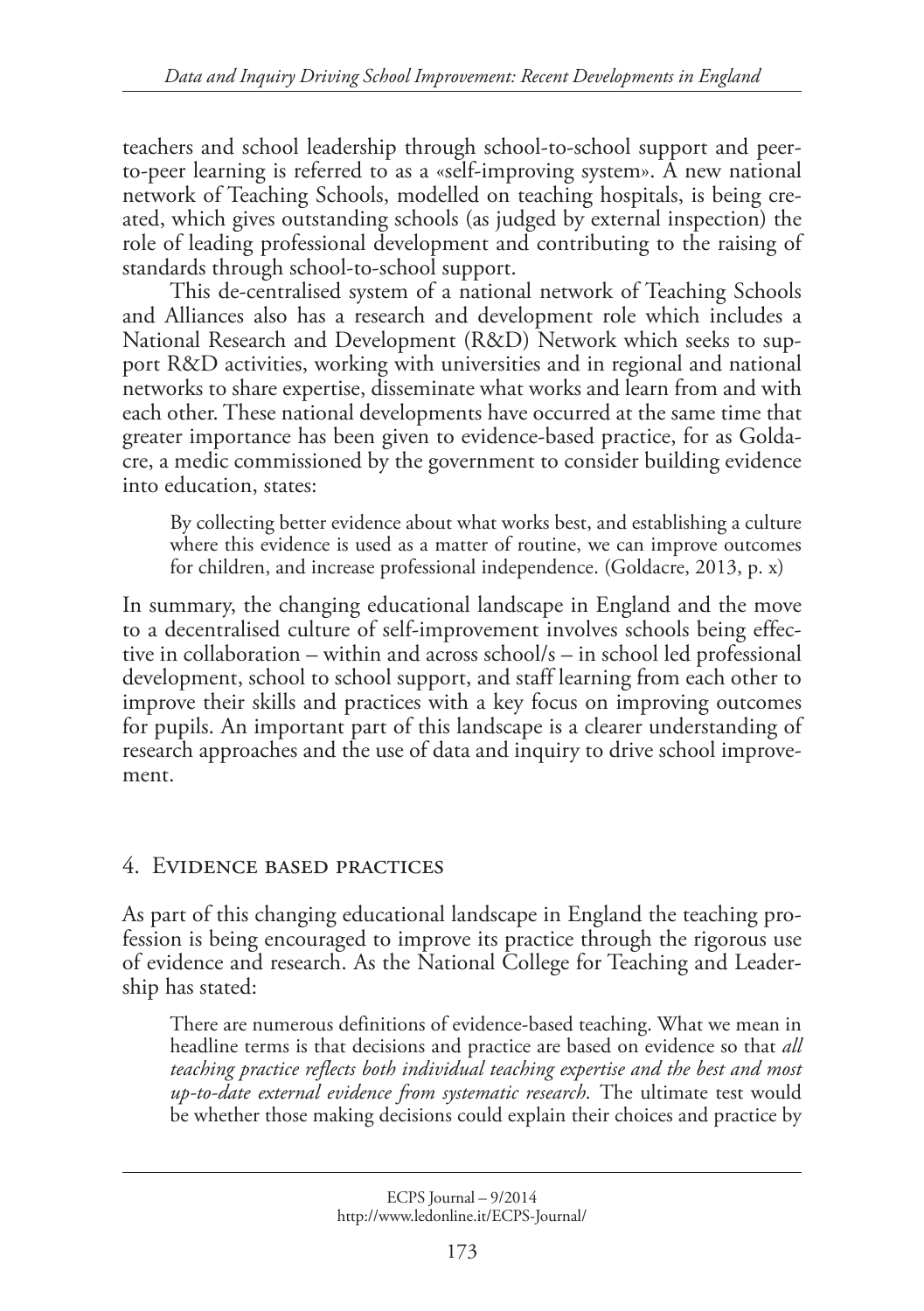referring to a robust evidence base and using logical argument and reasoning. (NCTL, 2014)

Teachers' practice should build on existing knowledge of what works and why and for evidence-based teaching to be prevalent, there must exist a supply of relevant and accessible research evidence.

Teachers use their professional judgement, knowledge of context and pupil performance data to inform decisions but rarely draw on research (see Figure 2).

As Stoll *et al.* (2012, p. 5) make clear:

Commitment to research engagement is an important feature of professional learning because it fosters a proper regard for evidence which can be used to change practice and improve pupil outcomes.

This greater use of research and evidence informed practice in schools in England has been brought about, in part, by the move to a self-improving system, including the establishment of a system of Teaching Schools, but two further related drivers have been significant: the need for schools to evaluate the impact of the Pupil Premium; and the introduction of the Education Endowment Foundation (EEF).



*Figure 2. – Evidence-based practice.*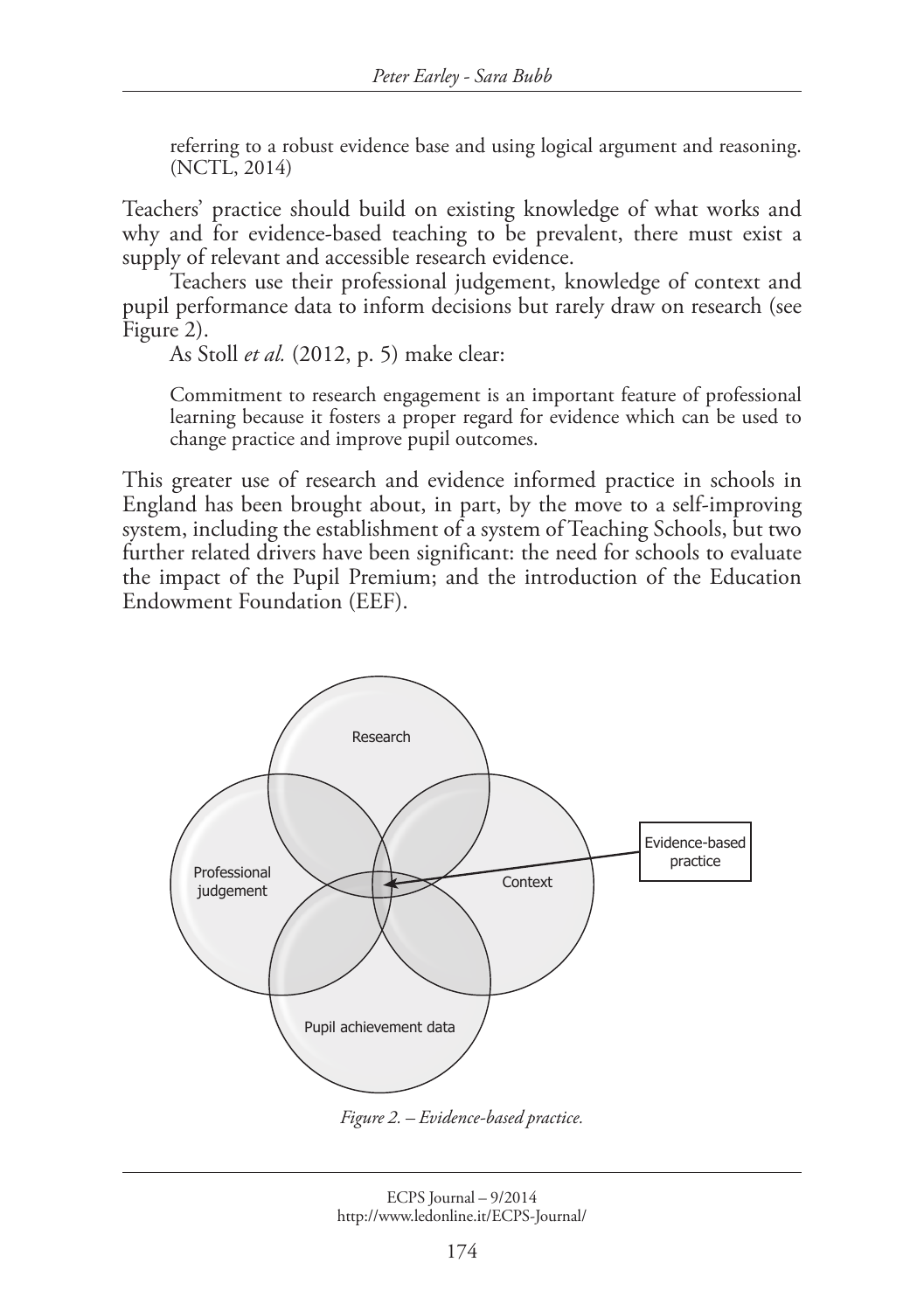### *a) Pupil Premium*

The link between poverty and educational outcomes has a long history in educational research (Smythe & Wrigley, 2013) and although socioeconomic differences matter significantly, schools make a difference to how well a student achieves (Earley, 2013). Schools in England however have a long tail of underachievement and the differences within each one between the performance of poor children and their better off counterparts is great. Some schools have managed to close this gap entirely whilst in others the difference between the two is unacceptably high (see Table 1) and interest is increasingly being shown in why this is the case.

As noted earlier, the OECD has used the PISA results to demonstrate the tendency to overestimate the impact of poverty, showing for example that the poorest 10% of pupils in Shanghai are performing as well as the most privileged 20% of teenagers taking the test in the UK and the US, and that poor pupils in the Netherlands are as good at maths as much betteroff teenagers in France. The OECD demonstrates how academic differences attributed to social background should not be unquestioningly tolerated (OECD, 2014). This sentiment and the need to close the attainment gap have been behind the coalition government's establishment of the Education Endowment Foundation, administered by the Sutton Trust, and the introduction of the Pupil Premium.

The Pupil Premium, introduced by the Coalition government in 2011, gave schools in England additional resources (approx. 1000 Euros per FSM pupil in 2014) to help narrow the attainment gap between children entitled to free school meals (a proxy for social and economic disadvantage) and the rest of the school population. The PP is allocated to schools based on number of children eligible for free school meals at any time in the last six years, children who have been «looked after» continuously for more than six months and provides funding for two-week summer schools. Pupils whose parents are in the armed forces have a service premium of approximately 300 Euros per child.

| <b>SCHOOLS IN LONDON</b> | POOR PUPILS | OTHER PUPILS | <b>DIFFERENCES</b> |
|--------------------------|-------------|--------------|--------------------|
| The Cooper School        | 47%         | 71%          | 24%                |
| John Roan                | 43%         | 66%          | 23%                |
| Adeyfield School         | 41%         | 51%          | 10%                |
| Westminster Academy      | 74%         | 80%          | 6%                 |
| Woolwich Poly            | 76%         | 77%          | $1\%$              |

*Table 1. – Four schools in London: % achieving 5 GCSEs (A\*-C).*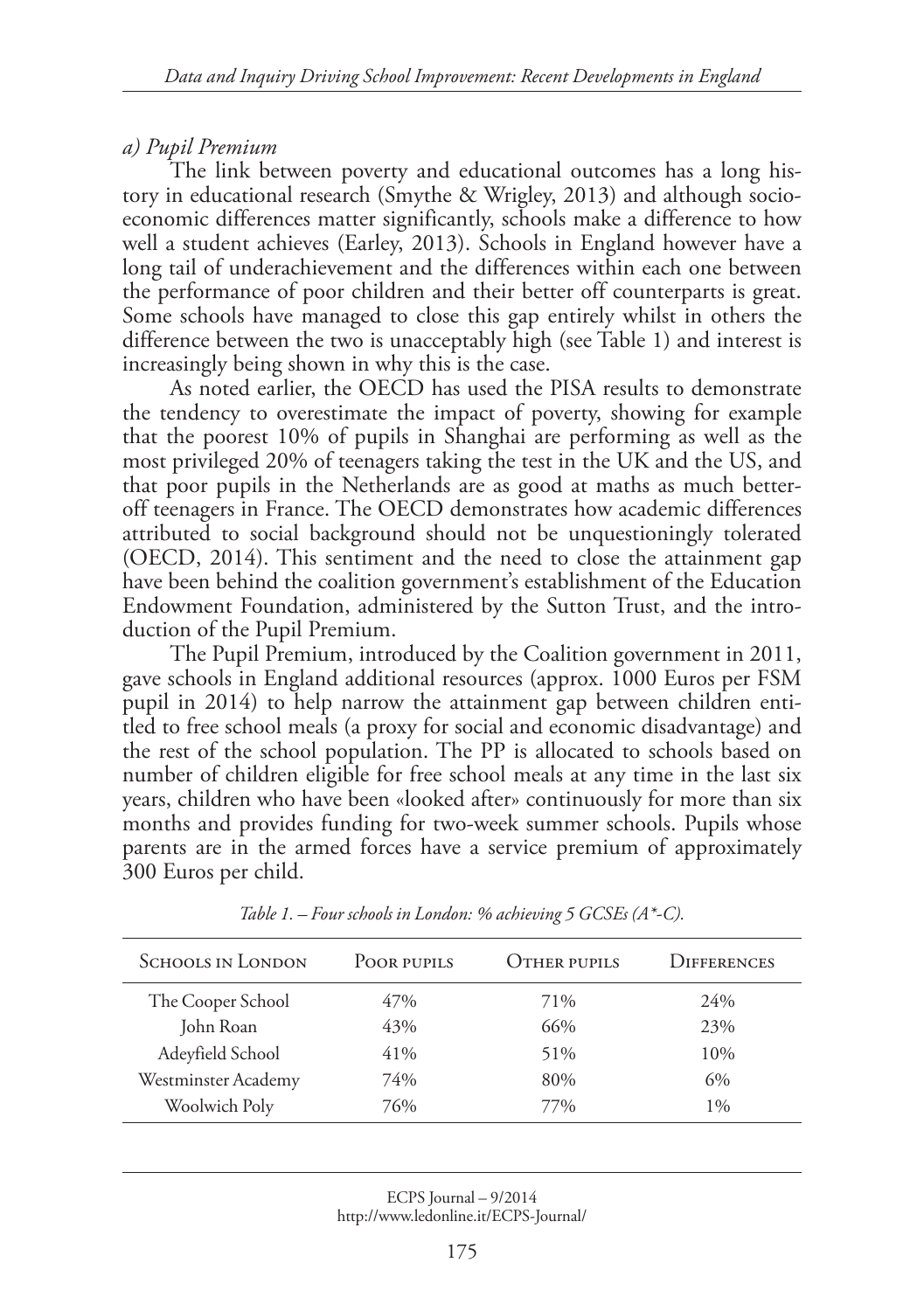Schools have to publish online details of how they have used the PP and how successful they have been in *Closing the gap*. Schools are required to report to parents annually (on their website) on how the sums have been spent and what their impact has been. In addition evidence of impact has to be demonstrated during the inspection process.

As a result school leaders have looked carefully at a range of intervention strategies and the impact they have had on the performance of FSM pupils. To assist schools in making decisions about the deployment of PP funds the *Teaching and Learning Toolkit* – a summary of educational research, explaining what intervention strategies work and, as important, what do not – was developed (see Table 2) with support from the Education Endowment Foundation (EEF).

| APPROACH                  | <b>MONTHS GAIN</b> | <b>OVERALL COST BENEFIT</b>            |
|---------------------------|--------------------|----------------------------------------|
| Effective feedback        | $+9$               | Very high impact for low cost          |
| Meta-cognition strategies | $+8$               | High impact for low cost               |
| Peer-assisted learning    | $+6$               | High impact for low cost               |
| Early intervention        | $+6$               | High impact for very high cost         |
| One-to-one tutoring       | $+5$               | Moderate impact for very high cost     |
| Homework                  | $+5$               | Moderate impact for very low cost      |
| <b>ICT</b>                | $+4$               | Moderate impact for high cost          |
| Assessment learning       | $+3$               | Moderate impact for moderate cost      |
| Parental involvement      | $+3$               | Moderate impact for moderate cost      |
| Sports participation      | $+3$               | Moderate impact for moderate cost      |
| Summer schools            | $+3$               | Moderate impact for moderate cost      |
| Reducing class sizes      | $+3$               | Low impact for very high cost          |
| After school programmes   | $+2$               | Low impact for moderate cost           |
| Learning styles           | $+2$               | Low impact, low or no cost             |
| Arts participation        | $+1$               | Very low impact for moderate cost      |
| Teaching assistants       | $\Omega$           | Very low / no impact for high cost     |
| Ability grouping          | $+/-$              | Very low / negative impact for no cost |

*Table 2. – Extract from Teaching and Learning Toolkit.*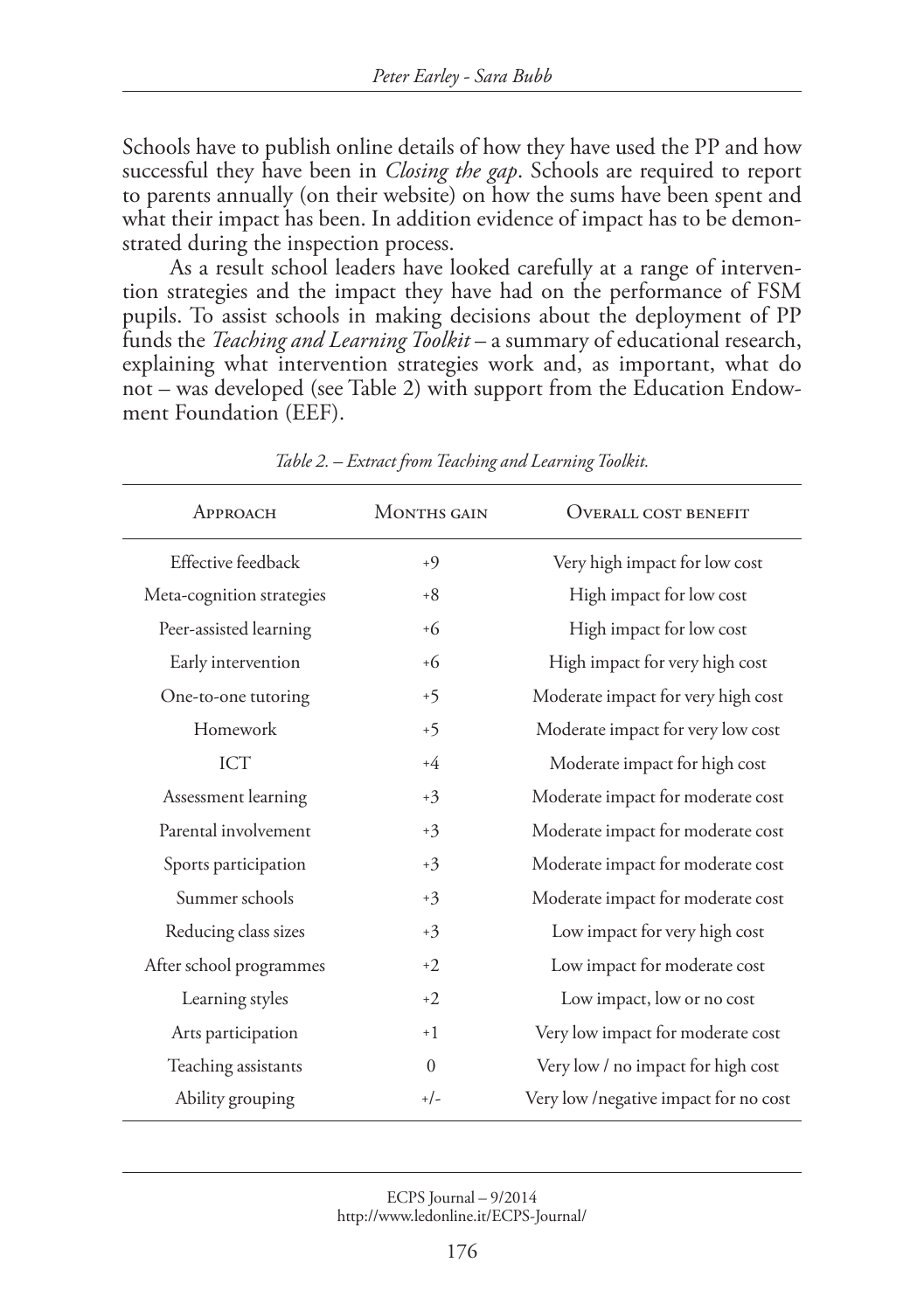#### *b) The Education Endowment Foundation*

The Education Endowment Foundation was set up in 2011 by the Sutton Trust, with a Department for Education grant of £125m. It is dedicated to breaking the link between family income and educational achievement. Since its launch the EEF has awarded  $\text{\pounds}37$  million to 72 projects working with over 500,000 pupils in over 2,300 schools across England. Unlike previous projects that have focused on testing educational interventions, the EEF has recently awarded grants which aim to increase understanding of how schools can be supported in applying existing research findings to improve outcomes and narrow the gap. The evaluations of the «Research Use in Schools» projects will measure the impact of a range of ways for schools to engage with research and identify effective and efficient ways to share research findings.

The EEF supported the *Teaching and Learning Toolkit* which is an accessible summary of educational research developed at Durham University. The Toolkit covers 34 topics and summarises research from over 10,000 studies. The Toolkit is a live resource which is regularly updated as new findings are published. An extract from it is shown as Table 2. To access the Toolkit visit: http://educationendowmentfoundation.org.uk/toolki.

The *Teaching and Learning Toolkit* was based on meta-analyses and is very much practitioner focused. Its aim was to give schools the information they need to make informed decisions about intervention strategies that might work in their context to narrow the gap between rich and poor (or at least those pupils on FSM and the rest).

Another related development, the *Closing the gap: Test and learn* initiative with Teaching Schools is also worth noting. This centrally-funded scheme provides opportunities for schools to undertake research, so that:

- successful approaches to supporting the most disadvantaged children to achieve academic success are identified and spread between schools and across the teaching profession;
- stronger links between the teaching profession and universities are built, helping to develop the academic standing of the teaching profession overall  $1$ .

The vision of these initiatives is bold – it is to change the culture of education so that research engagement is an important part of teachers' practice. In Goldacre's (2013) terms it is about building evidence into education. It is intended to inform teachers' own practice and that of others within schools through the use of robust evidence, with a direct impact on educational out-

<sup>&</sup>lt;sup>1</sup> http://www.education.gov.uk/nationalcollege/index/about-us/national-college-role/ national-college-consultations/testandlearn.htm.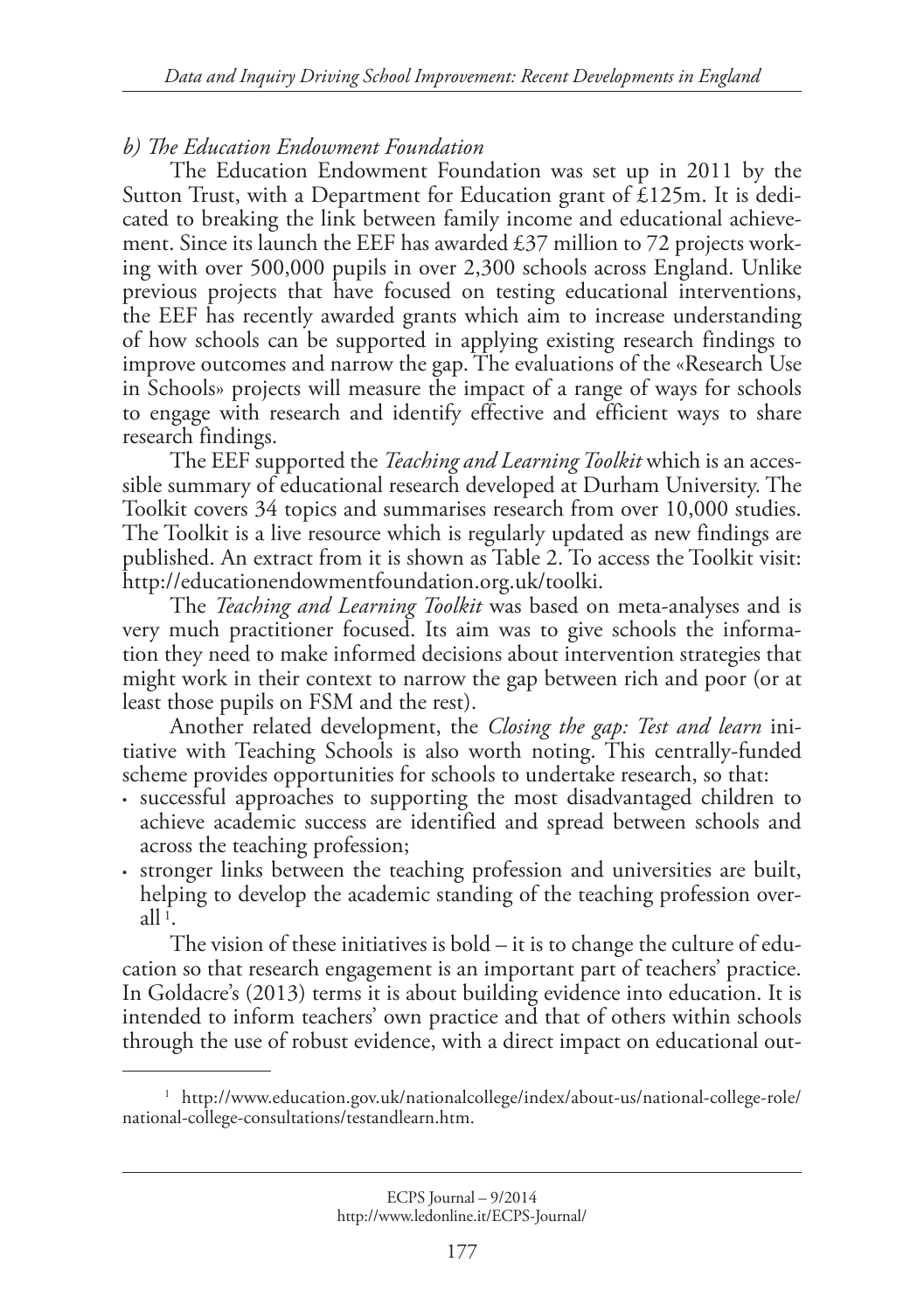comes. Support has been given to schools to test a range of interventions, which is seen as complementing work supported by the EEF and wider efforts to develop an evidence-informed teaching profession. In 2014 approximately 1000 English schools (about 5%) were involved in *Randomised Control Trials* (RCTs) and the EEF is currently trialling approximately 70 ways of improving standards for the poorest pupils in English schools. There continues to be a debate about the appropriateness of RCTs within an educational context.

As part of the above initiatives and the more general encouragement for schools to become research engaged and evidence based, Durham University was also commissioned to produce a *Do-it-Yourself* (DIY) evaluation guide. The DIY Guide introduces the key principles of educational evaluation and provides guidance on how to conduct small-scale evaluations in schools. It outlines a range of options open to schools who want to evaluate carefully any new strategies or interventions and provides practical advice on designing and carrying out evaluations.

Interestingly, the guide states that «it is important to make a distinction between DIY evaluation, which can be undertaken by teachers and take place in a single school or class, and other forms of evaluation such as RCTs, which will usually take place across large groups of schools and be led by full-time researchers» (2013, p. x). Evaluation is necessary to determine if an intervention is having the desired impact and large-scale evaluations provide the best estimate of an intervention's average effectiveness. Both forms of evaluation (DIY and RCTs) are useful – they are complementary – but they serve different purposes.

The guide's outcome measures are limited as the focus is only on measuring academic attainment choosing data derived from national assessments, standardised tests from reputable suppliers or those designed by the schools. The guide is primarily about impact evaluation – understanding *whether or not* an intervention has had an impact on attainment. However, in addition to impact evaluation, process evaluation can be used alongside to understand *how* the intervention was delivered on the ground. Various kinds of qualitative and quantitative data can be collected. Process evaluation data are complementary but it is argued they are no substitute for impact evaluation data. The former can tell you how something has worked not whether it has been successful or not. The DIY evaluation guide also provides information about analysing results using spreadsheets so that an «effect size» for the school's intervention strategy can be calculated. Evidence can therefore be provided of what is effective to improve learning *i.e.* becoming a research engaged school encouraging the use of evidence to inform practice. It is here that the role of school leaders is key, especially in creating a culture of research and inquiry.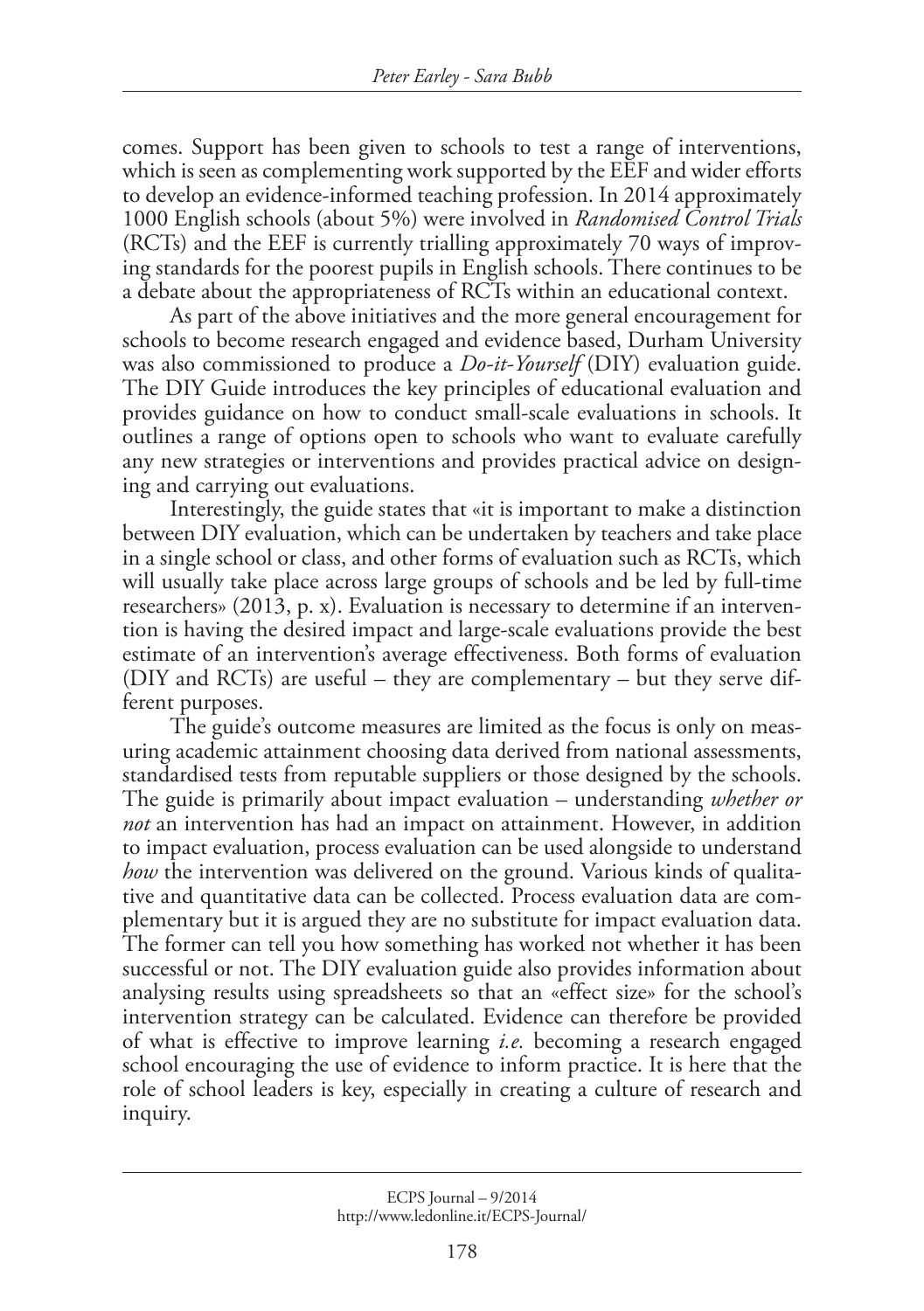## 5. Changing the culture

In research learning communities or research-engaged schools, research and inquiry «permeate all aspects of its life, including teaching and learning, professional development and school planning and decision-making» (Handscomb, 2007, p. 87). It is part of the culture and leaders and teachers in such communities will be encouraged to develop a critical understanding of the values, limitations and impact of research evidence and data. For research engaged school leaders there is a need to develop this criticality in relation to accessing research and data, distinguishing between good and bad research and data, and knowing how to acquire and generate data and relevant evidence to support decision-making for school improvement. Staff within such schools will develop their research literacy and be encouraged to become critical readers and active researchers through engagement with research findings, evidence-based policy documents and data packages. The school will aim to have a culture that develops and sustains critical reflection and inquiry to secure continuous improvement. It will strive to be a learning organisation building in time for collective inquiry, reviewing evidence, evaluating impact of interventions and continually striving for betterment.

Leadership in such schools involves developing and shaping a research and inquiry culture which means being prepared to commit resources (especially staff time) *e.g.* time to undertake inquiry and discuss research findings; identifying topics and foci for research; creating research teams (collaborative work); putting appropriate support in place, *e.g.* mentoring, research expertise; anticipating pitfalls and problems; creating a supportive learning culture and embedding research engagement throughout the organisation (for further details see NCSL, 2006).

For Godfrey (2014) an understanding of the growth of a school research culture or a research learning community must be seen as occurring within an interconnected ecosystem consisting of four «nourishing» factors. These are systemic connectedness; leadership for knowledge creation; teaching as a research-informed practice; and the school as a learning organisation. Godfrey explains each in detail and urges school leaders to consider developing a culture of research engagement as a long-term, sustainable school improvement strategy.

The key cultural and professional development conditions for becoming a research-engaged school were also identified by Sharp *et al.* (2006, p. 8) as a culture that values openness, reflection and professional debate. A commitment to using evidence for school improvement, a commitment of resources to the project, access to sources of expertise and support, a desire for people to work collaboratively (regardless of role or status) and a willingness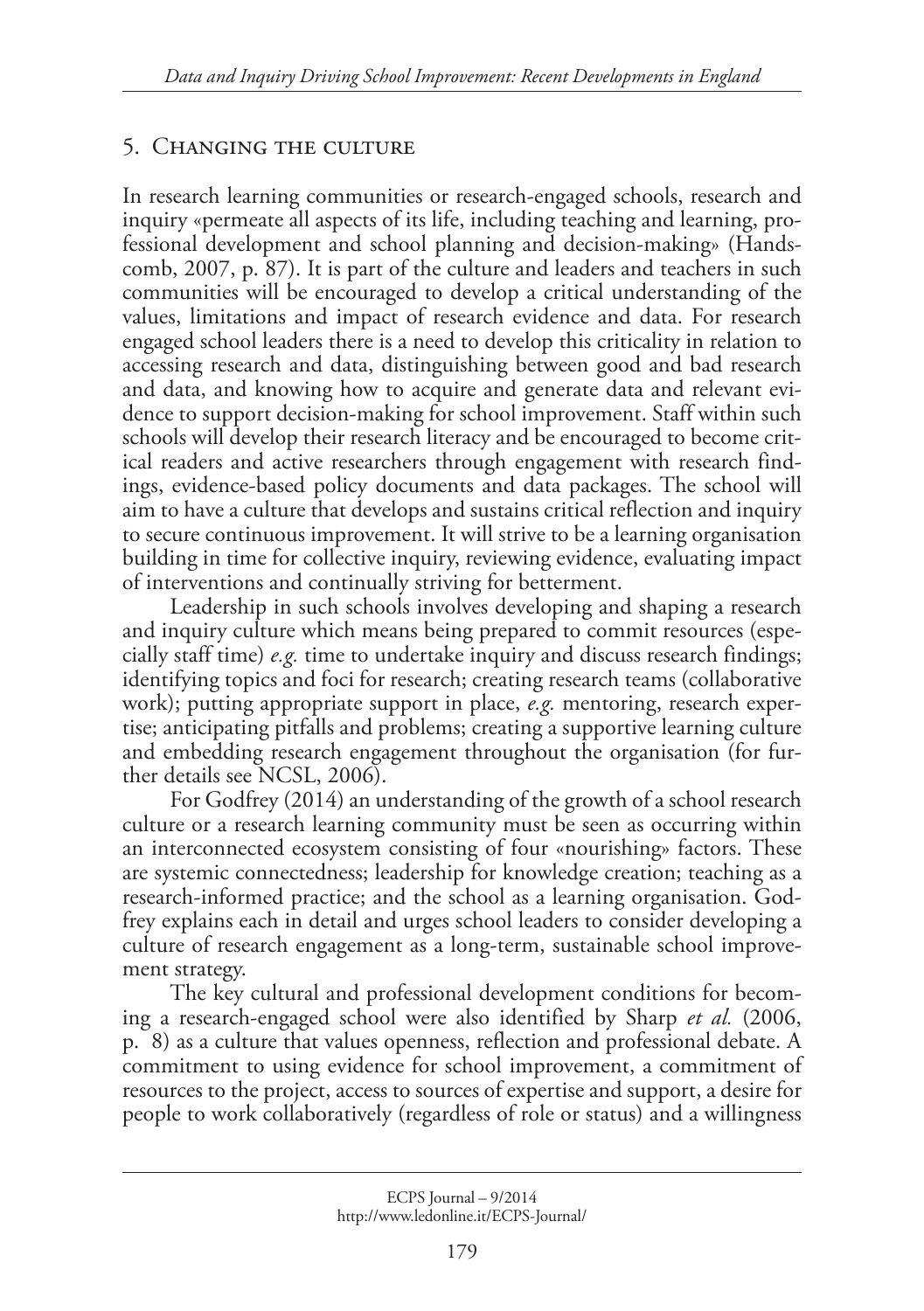to embed research activity into existing school systems such as staff development activities were all important factors. In such schools staff know that «any effort they put into doing research would be recognised and supported, and that the results would be taken seriously» (NCSL, 2006, p. 9). As the National College further note «research activity helped to promote learning among staff, encouraged staff to empathise with learners, and helped young people to recognise that their teachers were learners too» (*ibid.*).

#### 6. Conclusion

Research and inquiry in schools is not new but the greater emphasis recently on the use of research and evidence to inform professional practice and drive school improvement has been brought about in England, in part, by the move to a self-improving system or what the Secretary of State described as a «decentralised culture of self-improvement in schools» (DfE, 2010). The Government wants teachers to be able to use research to inform their practice and raise standards in schools, believing that the use of robust evidence will help improve the quality of teaching and support a school-led system.

For Godfrey (2014) «the advantage of a teacher engaging in (doing) and/or with (accessing/using) research is that he/she is modelling a researching and knowledge construction approach to learning». For him research activity «brings out skills of information technology, criticality and networking in teachers that they will need if they are seeking to pass on this way of learning to their students» (p. 11). However, as Nelson and O'Beirne remark:

Teacher-led research or enquiry is not a homogenous activity. It serves different purposes and uses a variety of methods. At its most effective, the methods used are closely linked to, and fit for, purpose. It can be conceived to inform a national knowledge base, to support school self-evaluation or improvement or to support individual-level professional development, for example. (Nelson & O'Beirne, 2014, p. vii)

Research and Development (R&D) is one of the key components of the new Teaching Schools and it is important for them to share expertise, disseminate «what works» and learn from and with each other. Headteachers and R&D leaders of these schools are charged with disseminating and embedding approaches to evidence-based teaching so that the capability and capacity are advanced within and beyond their Teaching School alliances. However, several further drivers have been significant: the need for schools to evaluate the impact of the Pupil Premium, the introduction of the Education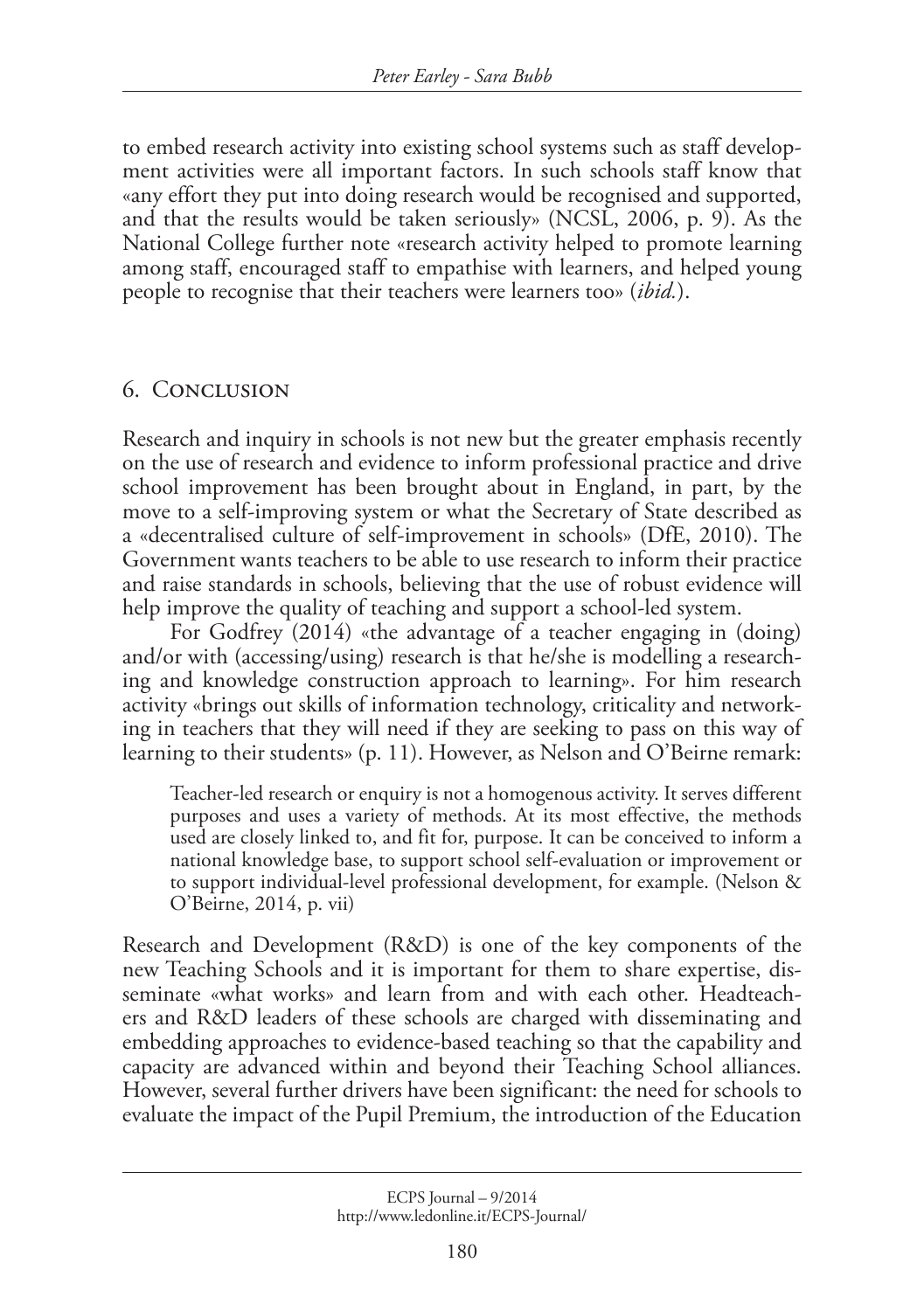Endowment Foundation and the wider movement promoting an evidencebased approach to school-based decision-making (*e.g.* Wilkins, 2011; Goldacre, 2013). The British Education Research Association (BERA, 2014) has entered the debate and published the results of an inquiry into the contribution research can make to school improvement, concluding that «there is substantial evidence that research has a major contribution to make to effective teacher education in a whole variety of different ways. There is also some robust evidence that doing so improves the quality of students' learning in schools» (*ivi*, p. 30).

For BERA there is strong evidence that teachers need:

[...] to be equipped to engage in enquiry-oriented practice – having the capacity, motivation and opportunity to use research-related skills to investigate what is working well and what isn't fully effective in their own practice. Using data from a number of different sources teachers can identify problems together with interventions which are likely to lead to improvements. (*ibid.*)

For both Handscomb (2007) and Sharp *et al.* (2006) research engagement involves a combination of features – dedicated resources, teamwork, strong leadership, a supportive school culture and a determination to develop research communities within and beyond the school. Schools wishing to improve their performance will value highly staff development and research and encourage reflection and questioning. Research engaged schools and learning communities will use data and inquiry to help bring about school improvement but the role of the school leader in promoting such a culture should not be underestimated.

School leaders are crucial for both data-driven improvement and ensuring that teaching (and leading) become evidence based or at least evidence informed. The vision is to change the culture of schooling so that practitioner inquiry and research engagement are important parts of teachers' professional practice. School leaders are key to the success of this cultural change and need to become convinced of the potential of practitioner inquiry and the evaluation of interventions to transform schools and drive improvement – and not only in relation to attainment in core subjects such as numeracy and literacy. The evidence base from such interventions is growing (*e.g.* see EEF website) but it is likely to be many years before such practices become commonplace and schools routinely draw upon evidence, both internally and externally generated, to inform decision-making processes. The use of attainment or pupil performance data to set targets is commonplace in English schools, there is now a need to develop this further to consider how wider school practices can be usefully informed by evidence of what works and what doesn't. As David Hargreaves said in 1996: «Teaching is not at present a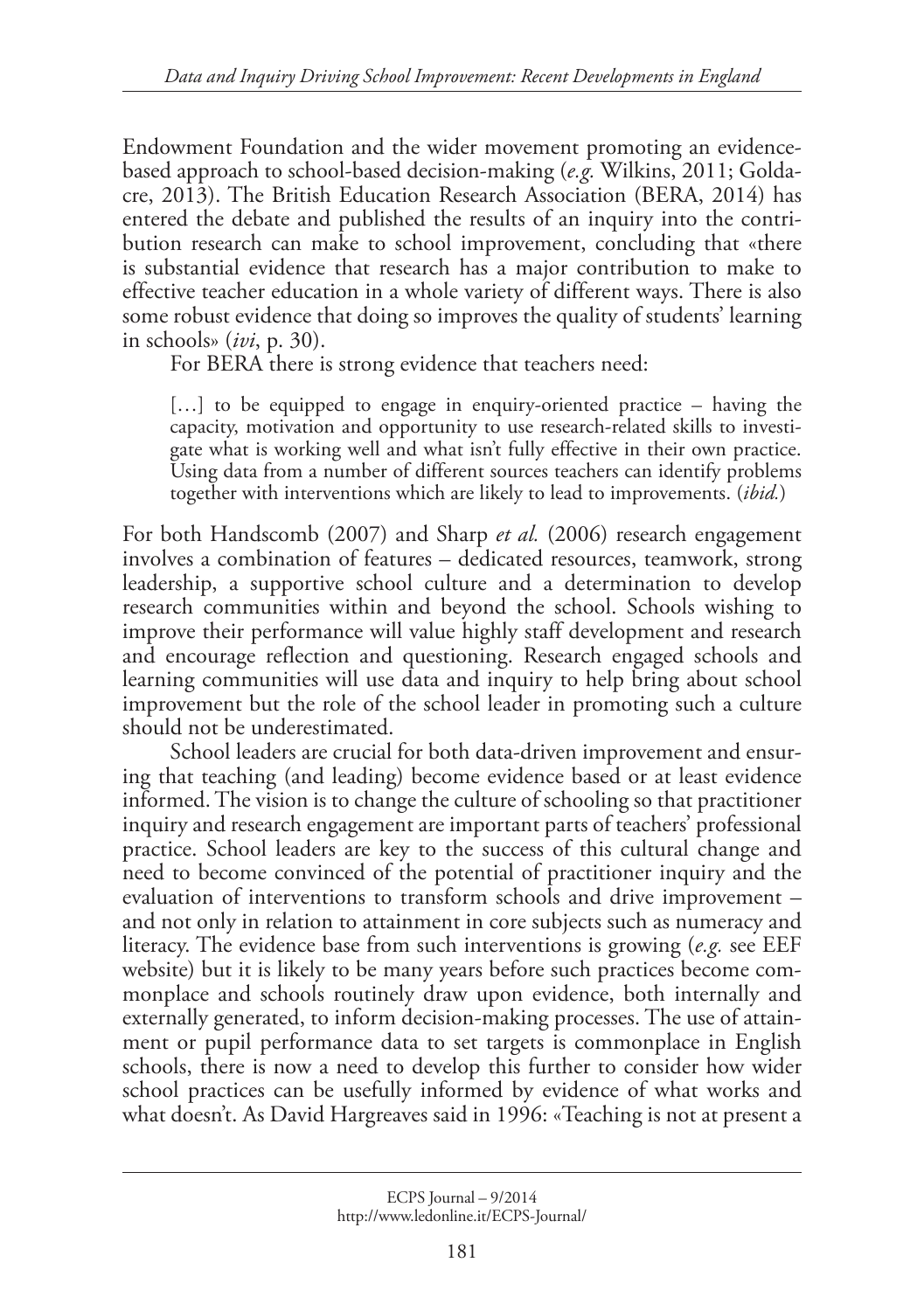research-based profession. I have no doubt that if it were, teaching would be more effective, and more satisfying» (Hargreaves, 2007). We might add that it would also be beneficial to students! BERA states:

Although there has been a strong focus on the use of data to inform teaching and instruction over the past 20 years, there now needs to be a sustained emphasis on creating «research rich» and «evidence rich» (rather than simply «data rich») schools and classrooms. Teachers need to be equipped to interrogate data and evidence from different sources, rather than just describing the data or trends in attainment. (BERA, 2014, p. 30)

In England there is an increasing interest in research knowledge and research mobilisation and many organisations are seeking to improve the link between research and practice. The challenges for schools in accessing and using research evidence include a shortage of time, an overload of information, and the difficulties of assessing the applicability of research. Some argue that system change will not occur without coordinated action, including the development of an infrastructure to support knowledge exchange (Nelson & O'Beirne, 2014). However, a characteristic of high-performing education systems is their ability to make effective use of research in schools (Mourshed *et al.*, 2010). This paper has attempted to describe recent developments in English schools to move in this direction giving particular attention to the role of school leaders in promoting research and inquiry, especially that which aims to «close the gap» between pupils from poor backgrounds and the rest.

#### **REFERENCES**

- BERA (2014). *The role of research in teacher education: Reviewing the evidence*. London: British Educational Research Association.
- Chapman, C., & Earley, P. (2010). School inspection / external school evaluation. In P. Peterson, E. Baker, & B. McGaw (Eds.), *International encyclopedia of education*, Vol. 3 (pp. 719-725). Oxford: Elsevier.
- Department for Education (2010). *The importance of teaching*. Norwich: TSO.
- Earley, P. (2013). *Exploring the school leadership landscape: Changing demands, changing realities*. London: Bloomsbury.
- General Teaching Council (England) (2006). *Using research in your school and your teaching: Research-engaged professional practice*. London: GTC.
- Godfrey, D. (2014, forthcoming). Leadership of schools as research-led organisations in the English educational environment: Cultivating a research engaged school culture. *Educational Management, Administration and Leadership*.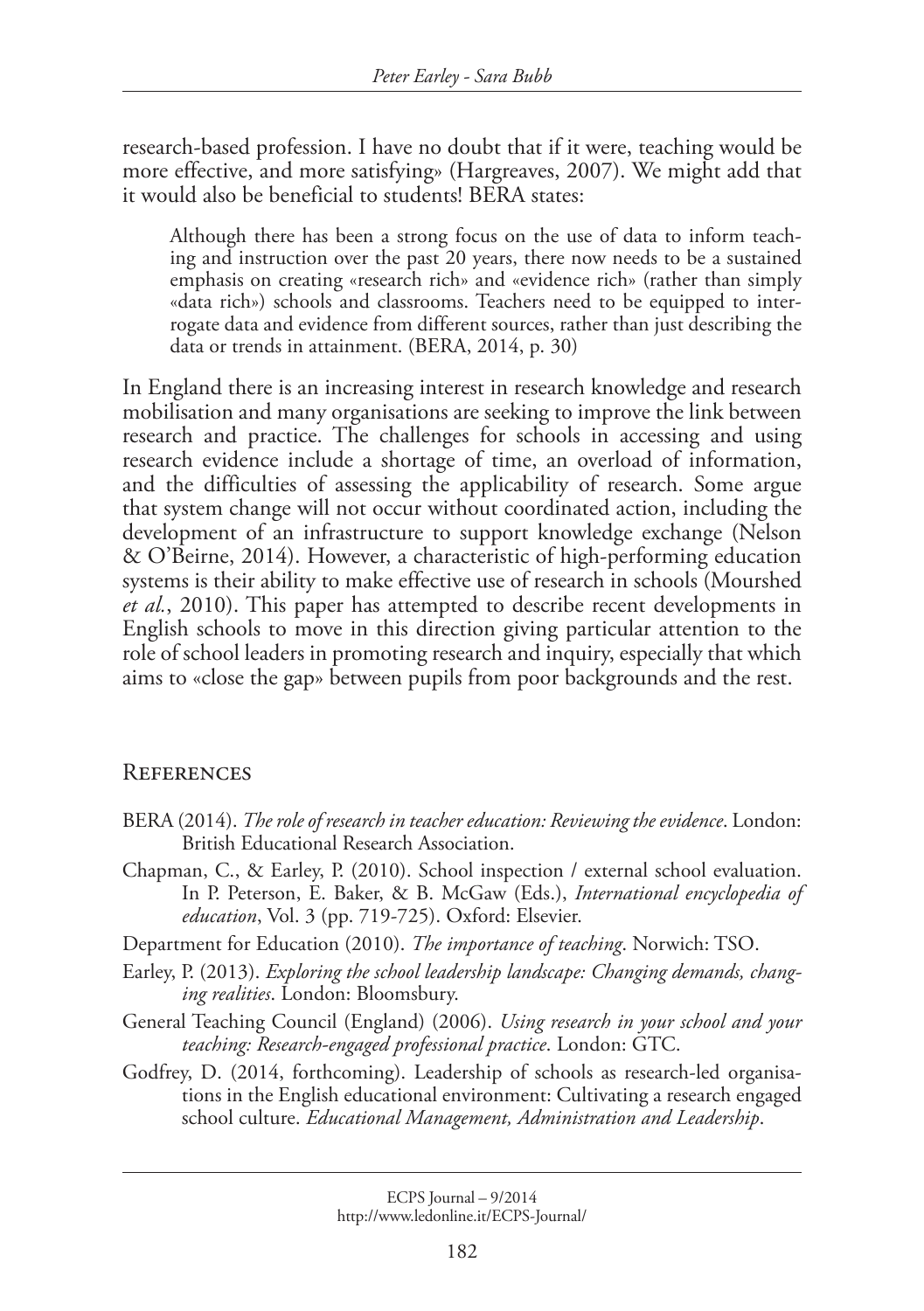- Goldacre, B. (2013). *Building evidence into education*. http://media.education.gov. uk/assets/files/pdf/b/ben%20goldacre%20paper.pdf.
- Handscomb, G. (2007). Collaboration and enquiry: Sharing practice. In S. Bubb & P. Earley, *Leading and managing continuing professional development* (2nd ed.). London: Sage.
- Handscomb, G., & MacBeath, J. (2004a). Professional development through teacher enquiry. *Professional Development Today*, *7*, 6-12.
- Handscomb, G., & MacBeath, J. (2004b). The research engaged school. *Essex County Council*.
- Hargreaves, D. (2007). Teaching as a research-based profession: Possibilities and prospects (The Teacher Training Agency Lecture 1996). In M. Hammersley (Ed.), *Educational research and evidence-based practice*. London: Sage.
- Kelly, A., & Downey, C. (2011). *Using effectiveness data for school improvement: Developing and utilising metrics*. Abingdon: Routledge.
- Mourshed, M., Chijioke, C., & Barber, M. (2010). *How the world's most improved school systems keep getting better*. London: McKinsey.
- Nelson, J., & O'Beirne, C. (2014). *Using evidence in the classroom: What works and why?* Slough: NFER.
- NCSL (2006). *Leading a research-engaged school*. Nottingham: NCSL.
- NCTL (2014). *Evidence-based teaching: Advancing capability and capacity for research in teaching schools. Tender document (LTF933)*. London: NCTL.
- NERF (2001). *The impact of educational research on policy and practice: Subgroup Report of National Education Research Forum*. Slough: NERF.
- OECD (2014). *Do parents' occupations have an impact on student performance? PISA in Focus 36*. Paris: OECD.
- Sharp, C., Eames, A., Saundes, D., & Tomlinson, K. (2006). *Postcards from researchengaged schools*. Slough: NERF.
- Smythe, J., & Wrigley, T. (2013). *Living on the Edge: Rethinking poverty, class and schooling*. New York: Peter Lang Publishing.
- Stoll, L., Harris, A., & Handscomb, G. (2012). *Great professional development which leads to great pedagogy: Nine claims from research*. Nottingham: NCSL.
- Wilkins, R. (2011). *Developing the research-engaged school*. London: Institute of Education.

## Riassunto

*In questo lavoro attingiamo ai recenti studi realizzati in Inghilterra che mostrano come i dirigenti scolastici stiano utilizzando testimonianze e dati empirici per migliorare la scuola e come gli insegnanti stiano diventando sempre più «impegnati nella ricerca» o «orientati*